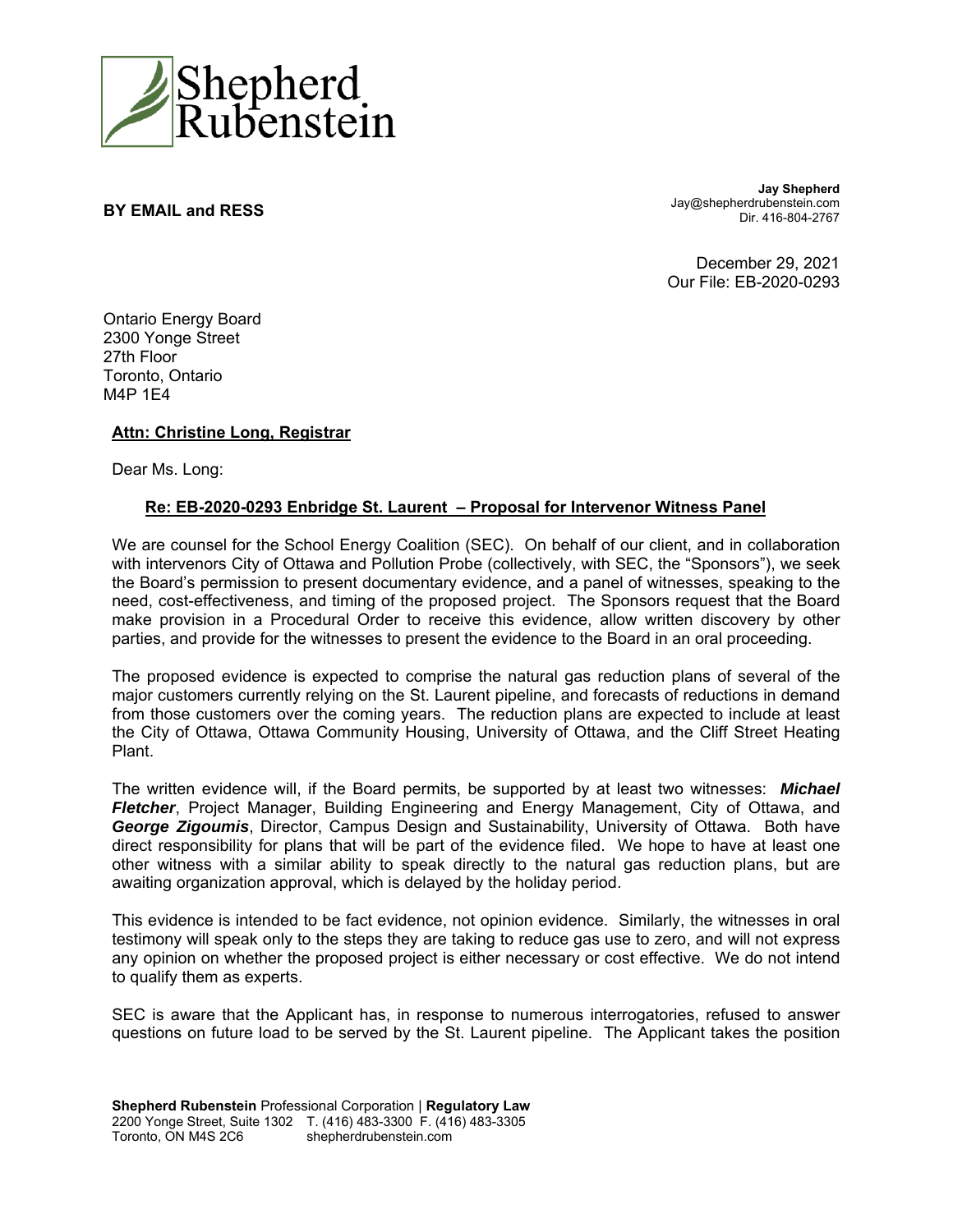## **Shepherd Rubenstein**

that, because the proposed project is intended to serve existing load, and builds in no provision for growth, the future load on this system is not relevant.

With respect, SEC disagrees. The likely decline in load served by this pipeline speaks to at least three critical issues that all parties would agree are live in this proceeding:

*Need and Timing:* Reduction of demand speaks to the core of the Application, as it is premised on the assumption that the current customer base of the proposed project will remain (and potentially grow) in the future.<sup>1</sup> If in ten or twenty years this pipeline is serving a much smaller load due to the current GHG reduction plans of its major customers, the need for a costly replacement may no longer be justified by the Applicant's evidence.

As EGI indicated in the Application and responses to interrogatories, it has not conducted any scenario analysis on its demand forecast.<sup>2</sup> EGI also admitted that it does not have knowledge of the plans by many of its major customers served by this pipeline (such as the University of Ottawa) that could materially impact their current demand for natural gas.<sup>3</sup> The proposed evidence on the significant reduction of gas consumption will present facts contrary to EGI's key assumption, and provide the Board with information that is not included in the Application.

*Cost Effectiveness Comparisons:* Evidence on significant reduction in demand also affects the useful life and cost effectiveness of the proposed project, and in particular any comparison of its cost effectiveness to other options. The Applicant's current analysis assumes a 40-year useful life for the proposed project, and even with that assumption the replacement option is more than twice as expensive than the repair option. $^4$ 

The Applicant has declined to respond to questions related to the cost effectiveness of the proposed project if a shorter useful life is appropriate<sup>5</sup>. SEC believes that the Board may see the repair option as being worthy of closer examination (with or without the addition of in-line inspection), if the replacement is four times as expensive as the repair option.

*Integrated Resource Planning:* The Applicant has rejected IRP, and refused to do an IRP analysis, on the sole basis that this project must be implemented within three years to meet an integrity need<sup>6</sup>. If the option of repairing the pipeline is being reconsidered by the Board and the Applicant (in light of less favourable cost effectiveness, for example), the choice of repairing for a period of time, while implementing IRP and seeing how much demand is really sustainable, may also be a viable option for the Board to consider.

In light of the extension of EGI's deadline to file reply submissions (set out in PO #4), the Sponsors believe that accepting this evidence and the resulting procedural steps, including an oral hearing, will not result in any significant delay in the regulatory process.

The Sponsors propose the following:

- January 17 Sponsors to file written evidence including CVs of witnesses.
- January 27 Technical Conference on Enbridge evidence (already ordered)

 $1$  Ex. B-1-1 p.7-10

<sup>&</sup>lt;sup>2</sup> Interrogatory Response to SEC-1

<sup>&</sup>lt;sup>3</sup> Interrogatory Response to SEC-6

<sup>4</sup> Ex. B‐1‐1 p.44‐45, Table 13

 $<sup>5</sup>$  I.SEC.13 and others.</sup>

<sup>&</sup>lt;sup>6</sup> I.STAFF.3, Attachment 1.